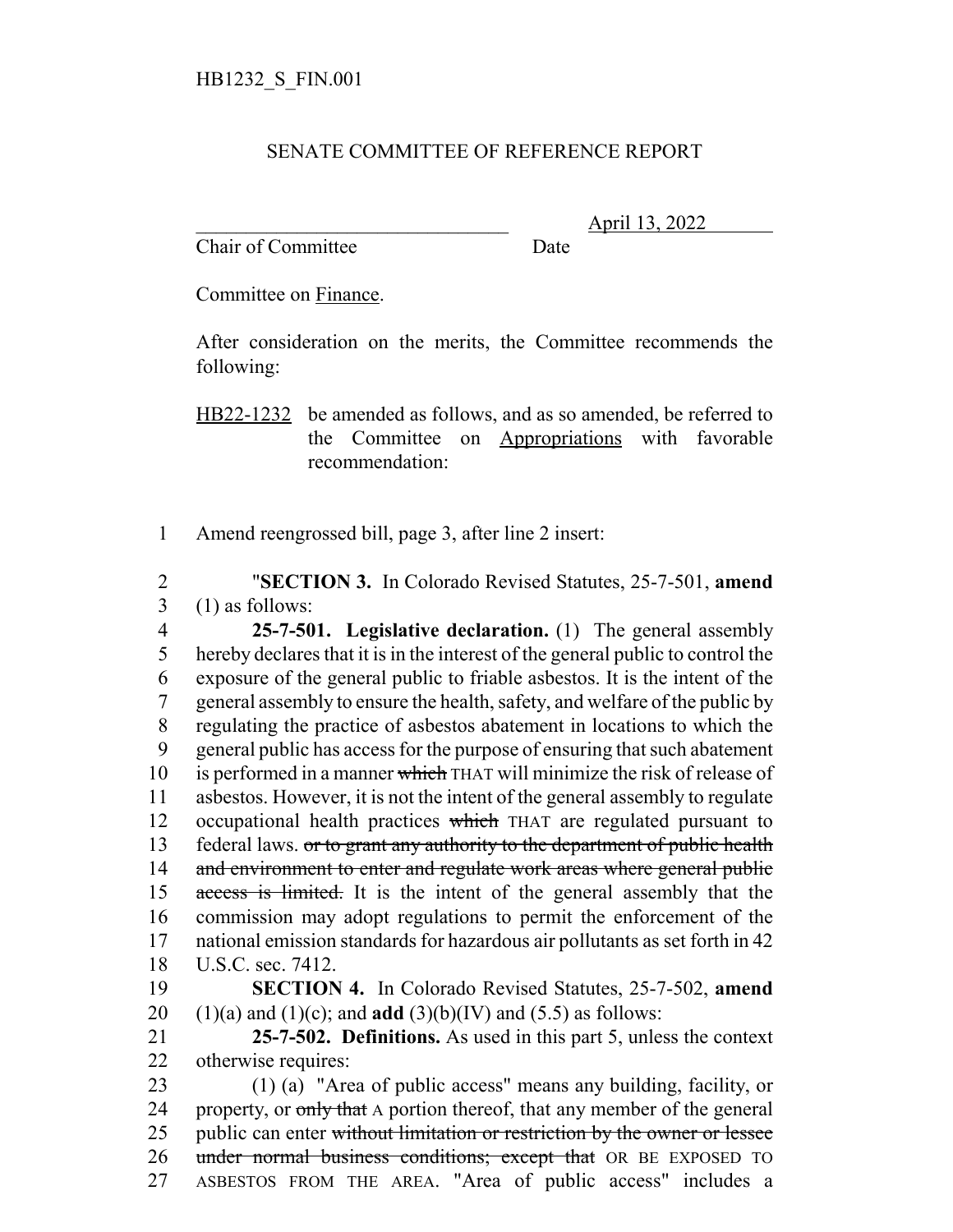single-family residential dwelling and any facility that charges the general 2 public a fee for admission, such as any theater or arena. For purposes of this subsection (1), "general public" does not include employees of the entity that owns, leases, or operates such building, facility, or property, or 5 such portion thereof, or any service personnel or vendors connected therewith.

7 (c) Notwithstanding the provisions of paragraph (a) of this 8 subsection  $(1)$  SUBSECTION  $(1)(a)$  OF THIS SECTION, a single family residential dwelling shall not be considered an area of public access for 10 purposes of this part 5 CONDUCTING ASBESTOS ABATEMENT if the homeowner who resides in the single family dwelling that is the homeowner's primary residence requests, on a form provided by the division, that the single family dwelling not be considered an area of public access.

(3) "Asbestos abatement" means any of the following:

 (b) The following practices intended to prevent the escape of asbestos fibers into the atmosphere:

(IV) CONDUCTING A MAJOR SPILL RESPONSE.

 (5.5) "FACILITY" MEANS ANY INSTITUTIONAL, COMMERCIAL, PUBLIC, INDUSTRIAL, SCHOOL, OR RESIDENTIAL STRUCTURE; ANY INSTALLATION; ANY BUILDING, INCLUDING ANY STRUCTURE, INSTALLATION, OR BUILDING CONTAINING CONDOMINIUMS OR INDIVIDUAL DWELLING UNITS OPERATED AS A RESIDENTIAL COOPERATIVE; ANY SHIP; ANY RAILCAR; AND ANY ACTIVE OR INACTIVE WASTE DISPOSAL SITE.".

Renumber succeeding sections accordingly.

26 Page 3, strike line 4 and substitute  $''(1)(a)$  introductory portion,  $(1)(a)(I)$ ,

(1)(a)(IV), (1)(a)(VI), (1)(a)(IX), (1)(b)(II), and (1)(b)(III)(B); and **repeal**

28 (1)(a)(VII), (1)(a)(VIII), and (2) as follows:".

29 Page 3, strike line 10 and substitute "this part 5: only for areas of public access:".

Page 3, after line 12 insert:

 "(IV) Requirements for air pollution permits. Permits shall be 33 required for asbestos abatement projects in any building, facility,  $\sigma$ 34 structure OR PROPERTY, or any portion thereof, having public access; 35 except that the requirements of this subparagraph (IV) SUBSECTION (1)(a)(IV) shall not apply to asbestos abatement projects performed by an individual on a single-family residential dwelling THAT IS THE INDIVIDUAL'S PRIMARY RESIDENCE.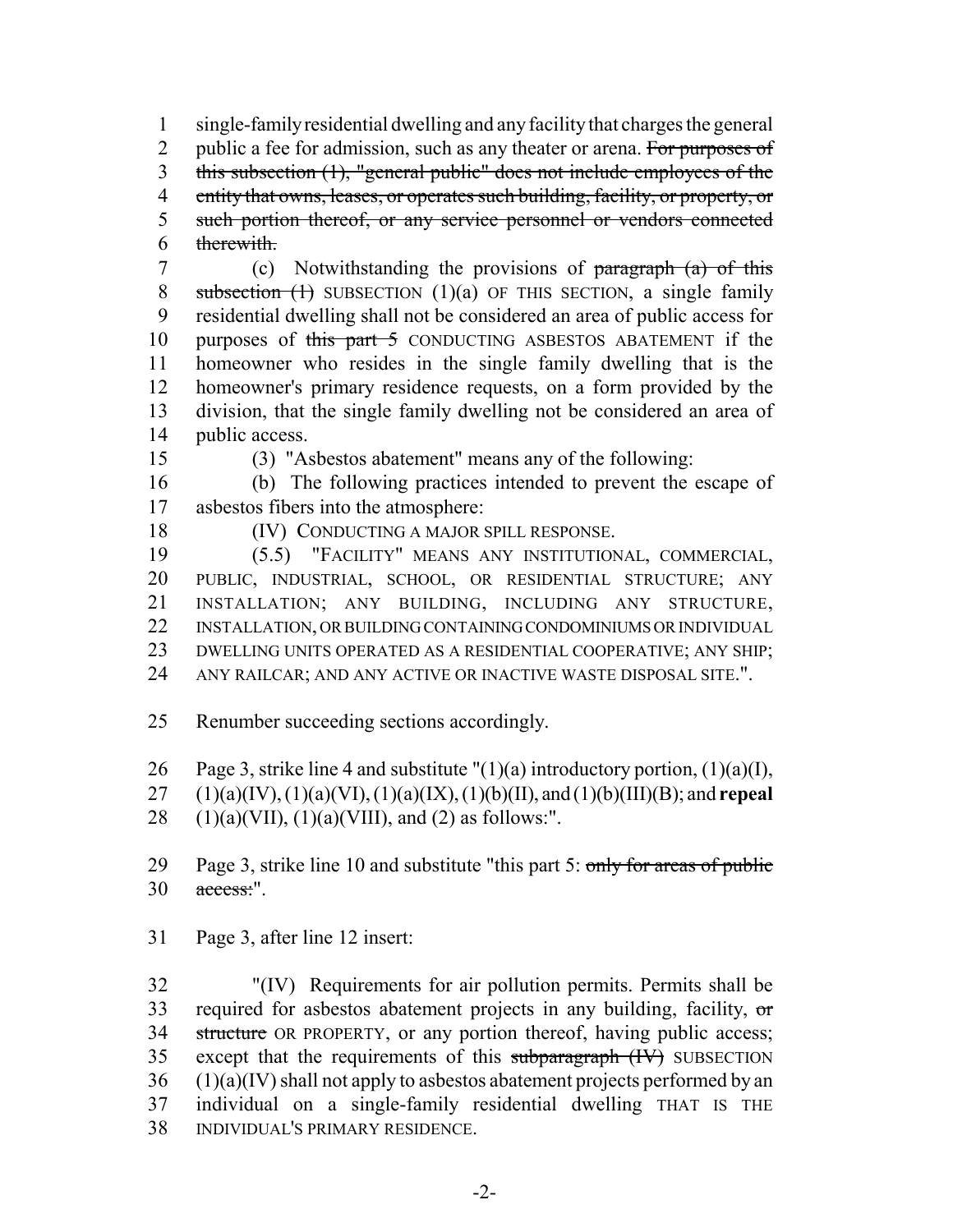(VI) Fees for certification as: A trained supervisor, WORKER, PROJECT DESIGNER, INSPECTOR, MANAGEMENT PLANNER, AND AIR MONITORING SPECIALIST; AND A GENERAL ABATEMENT CONTRACTOR;

 (VII) Fees for certification which is required under federal law to 5 engage in the inspection of schools, the preparation of asbestos management plans for schools, and the performance of asbestos abatement services for schools;

## 8 (VIII) Fees for a certificate to perform asbestos abatement;

9 (IX) Assessment procedures which THAT determine the need for response actions for friable asbestos-containing materials. Such procedures shall include, but not be limited to, AN INITIAL INSPECTION TO DETERMINE IF ASBESTOS-CONTAINING MATERIALS ARE PRESENT, visual inspection, and air monitoring which THAT shows an airborne concentration of asbestos during normal occupancy conditions in excess of the maximum allowable level established by the commission in 16 state-owned or state-leased buildings. Nothing in this subparagraph  $(HX)$ 17 SUBSECTION  $(1)(a)(IX)$  shall be construed to require that such assessments be made in state-owned or state-leased buildings; however, such procedures shall be followed in the event any such assessment is made.

 (b) To promulgate rules pursuant to section 24-4-103, C.R.S., regarding the following, as are necessary to implement the provisions of this part 5, as required by the federal "Clean Air Act", 42 U.S.C. sec. 7412 et seq., as amended:

 (II) Requirements of notification, as consistent with the federal act, to demolish, renovate, or perform asbestos abatement in any building, 26 structure, facility, or installation OR PROPERTY, or any portion thereof, 27 which THAT contains asbestos, except within such minimum scope of asbestos abatement or when otherwise exempt;

 (III) (B) The division shall provide information to local governments to be used in connection with the issuance of a building permit regarding the need for an inspection for the presence of asbestos-containing materials prior to renovation or demolition of any 33 building, structure, facility, or installation OR PROPERTY that may contain asbestos.".

Page 3, after line 22 insert:

 "**SECTION 6.** In Colorado Revised Statutes, 25-7-504, **amend** 37 (1) and  $(2)(a)$  as follows:

 **25-7-504. Asbestos abatement project requirements - certificate to perform asbestos abatement - certified trained persons.** 40 (1) (a) Any person who inspects schools for the presence of friable

asbestos, prepares asbestos management plans for schools, or conducts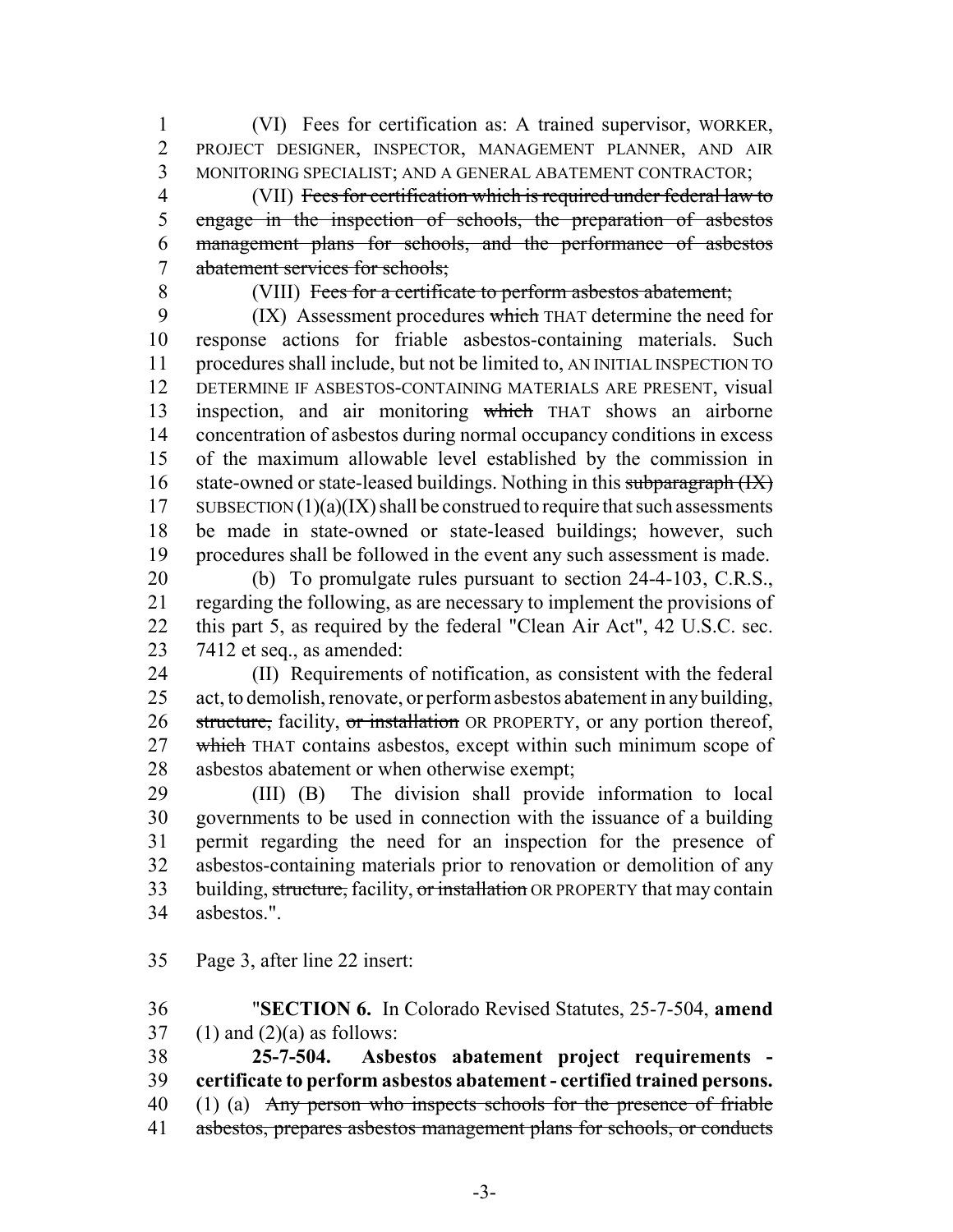1 asbestos abatement services in schools shall obtain certification pursuant 2 to section  $25 - 7 - 507$ .

3 (b) Any person OTHER THAN THE GENERAL ABATEMENT 4 CONTRACTOR who inspects public or commercial buildings ANY 5 BUILDING, FACILITY, OR PROPERTY for the presence of asbestos, prepares 6 management plans for public and commercial buildings, designs 7 abatement actions in public and commercial buildings ANY BUILDING, 8 FACILITY, OR PROPERTY, or conducts abatement actions in public and 9 commercial buildings ANY BUILDING, FACILITY, OR PROPERTY shall obtain 10 certification pursuant to section 25-7-507.

11 (2) (a) Any person A GENERAL ABATEMENT CONTRACTOR who 12 conducts asbestos abatement in any building, other than a school, 13 FACILITY, OR PROPERTY shall obtain a certificate to perform asbestos 14 abatement pursuant to section 25-7-505 unless such abatement project is 15 exempt from the requirement for certification pursuant to rules and 16 regulations promulgated by the commission.

17 **SECTION 7.** In Colorado Revised Statutes, **amend** 25-7-507 as 18 follows:

19 **25-7-507. Certification required under federal law for asbestos** 20 **projects in facilities.** Pursuant to the federal "Asbestos Hazard 21 Emergency Response Act of 1986", Public Law 99-519, CODIFIED AT 15 22 U.S.C. SEC. 2641 ET SEQ., AS AMENDED and the federal "Asbestos School" 23 Hazard Abatement Reauthorization Act of 1990", Public Law 101-637, 24 AS AMENDED, the division shall certify, in the manner required under the 25 federal law, all persons engaged in the inspection of schools or public or 26 commercial buildings ANY BUILDING, FACILITY, OR PROPERTY, the 27 preparation of management plans for schools or public or commercial 28 buildings ANY BUILDING, FACILITY, OR PROPERTY, the design of abatement 29 actions in schools or public or commercial buildings ANY BUILDING, 30 FACILITY, OR PROPERTY, or the conduct of abatement actions in schools 31 or public or commercial buildings ANY BUILDING, FACILITY, OR PROPERTY. 32 **SECTION 8.** In Colorado Revised Statutes, 25-7-507.5, **amend**

33  $(5)(c)(I)$  as follows:

 **25-7-507.5. Renewal of certificates - rules - recertification.** (5) (c) (I) The commission shall promulgate rules governing refresher 36 training programs for persons in both school and nonschool WHO CONDUCT asbestos abatement ACTIVITIES. Such programs shall not exceed the requirements of refresher training mandated under the federal "Asbestos Hazard Emergency Response Act of 1986", Public Law 40 99-519, CODIFIED AT 15 U.S.C. SEC. 2641 ET SEQ., AS AMENDED, and any 41 rules promulgated pursuant to such federal law.".

42 Renumber succeeding sections accordingly.